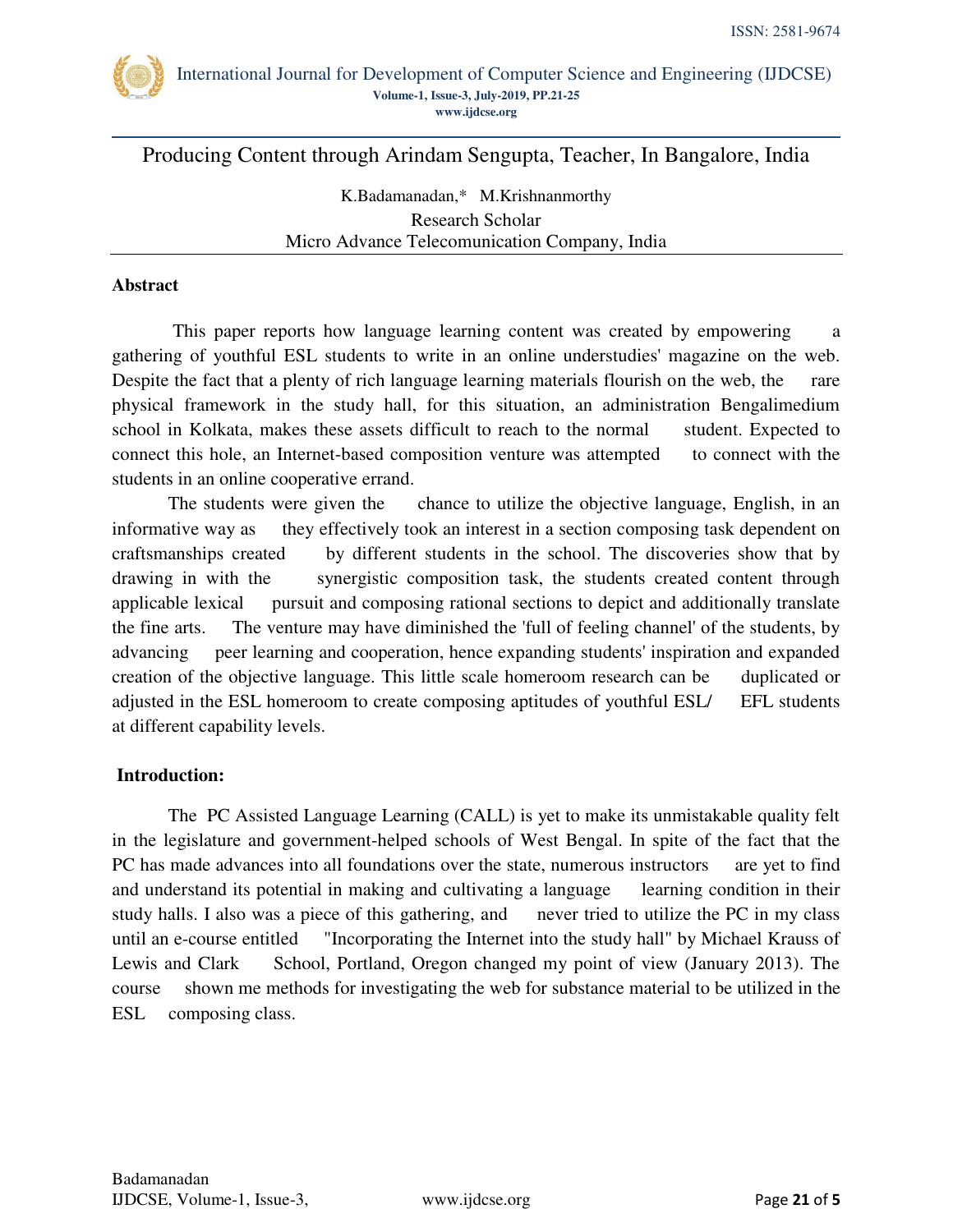

 I discovered that students are probably going to be roused on the off chance that they are displayed with psychologically testing materials that are applicable to their lives and levels of psychological development. The course configuration influenced me to comprehend that the Internet can be viably utilized as a creation instrument (for example a creation and distributing focus) furthermore, a movement focus in any study hall regardless of the number or the dimension of students it caters. I tried to utilize the Internet and PC to animate discourse and composing aptitudes in a gathering of youthful ESL students through a little study hall based Advancement in English Language Teacher Education look into.

 I likewise endeavored to look at whether valid study hall materials could be structured from the online magazine and tailor them to fit the particular needs of my students for advancing composition aptitudes. After all 'the web is a libertarian meeting place where every individual can wrench up their own printing press and where the best netizens post their best works for others to get to openly' (March 1995).

## **Literature review:**

Numerous instructor teachers like Krauss and March are of the sentiment that the regular spot to start coordinating the web for learning is gathering destinations that are most helpful or fascinating for the particular age assemble one wishes to instruct: 'search for sparkles that make bits of knowledge, the complexities that energize critical thinking, the chimes and whistles that spur, the energy that moves' (March 1995). PCs can be utilized as a language learning instrument to encourage informative exercises and encourage the showing procedure by giving 'an improvement for learning by expanding social connections and participation' (Hoyles, Healy and Pozzi 1992) in the ESL class.

 In the ESL composing class, educators need to utilize materials which are imaginative and learning-focused. They ought to give invigorating exercises to center understudies' consideration on the job that needs to be done. Additionally the materials ought to intrigue. 'Composing is fundamentally a procedure of conveying something (content) on paper to a group of people. On the off chance that the author has nothing to state, composing won't happen' (Oluwadiya 1992). Along these lines, a web magazine, which is effectively accessible through the web, can without much of a stretch give an invigorating setting and spur students to take an interest and create content. Another method for producing content in the composition class is to utilize visual guides like pictures and fine arts.

 At the lower middle of the road level, students' countenances may go clear when they are approached to compose on some random subject. 'Educators can maintain a strategic distance from delayed quietness and keep their understudies from inclination humiliated by giving them with an image' (Albano 2013). Reacting to craftsmanship can be animating and can prompt an assortment of composing exercises.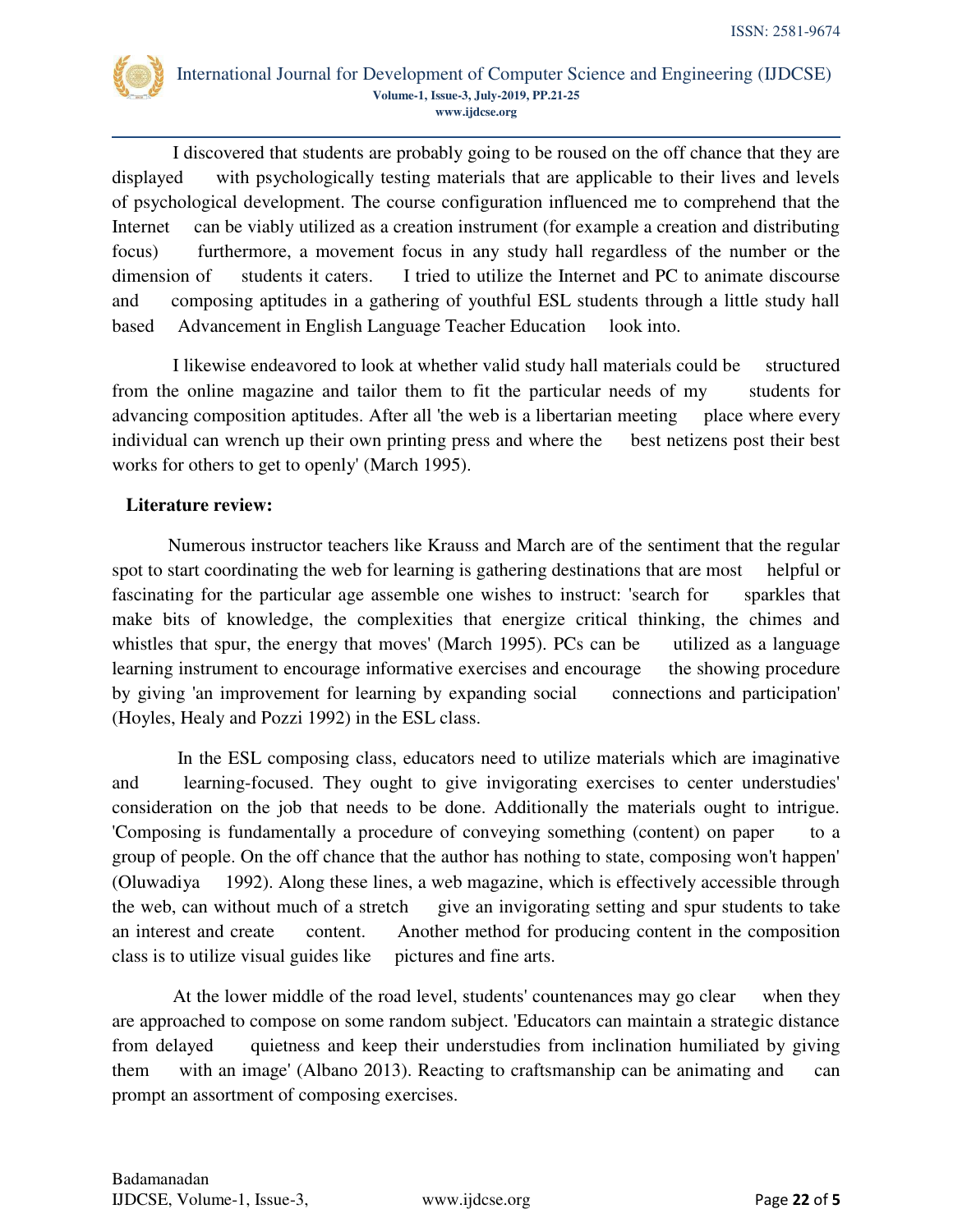

'Joining workmanship into the class can take understudies out of the study hall and urge them to utilize their language abilities in this present reality' (Lightfoot 2007). As per Eaton and Jogan (1992) the principle criteria for choosing workmanship to be utilized for English language study hall exercises are accessibility in a reasonable structure and suitability for the particular action what's more, student levels. Along these lines, I took up this study hall research to advance community oriented composing by utilizing the web, PC and fine arts as helps. The subtleties of this venture and its remarkable discoveries with educational ramifications are accounted for in the rest of the paper.

## **Data collection:**

 In the same way as other customary study halls in state-run schools, my homeroom does not have any offices separated from the chalkboard. Students gain admittance to PCs for a concise 30 minutes amid their PC classes in the PC lab, which has just twelve PCs to take into account the whole school. I needed to get authorization from the Head of my school to direct this venture.

 I could utilize three PCs Innovation in English Language Teacher Education what's more, thusly chosen six understudies of blended capacity and with changed dimensions of PC use in their own lives. Since they were all versatile insightful and were acquainted with talk on different applications, they were persuaded to take an interest in the task.

 Veritable correspondence in English barely happens in a run of the mill government-run school in West Bengal. In the composition class, designed structures are given and students are required to retain and steadfastly imitate content amid the year's end summative examinations. Students are neither urged to compose autonomously nor are given fitting frameworks to structure their composition.

The composing undertakings given in tests are surveyed fundamentally for exactness and spelling; close to nothing consideration is given to content. In this little scale think about, I endeavored to analyze the following examination questions: 1. Does fine art on the web improve shared correspondence? 2. Will this correspondence lead to content age through composition? 3. Is there a positive effect of this novel movement on the student's brain?

# **The task**

 An online understudy magazine (centerstagejunior.com) turned into the platform for my task. The web magazine was the ideal space to use as it overflowed with understudy work of art and reviews from various schools of Calcutta. A twin work of art from the magazine (see Appendix 1B) was utilized as an upgrade to create correspondence and complete a section composing task.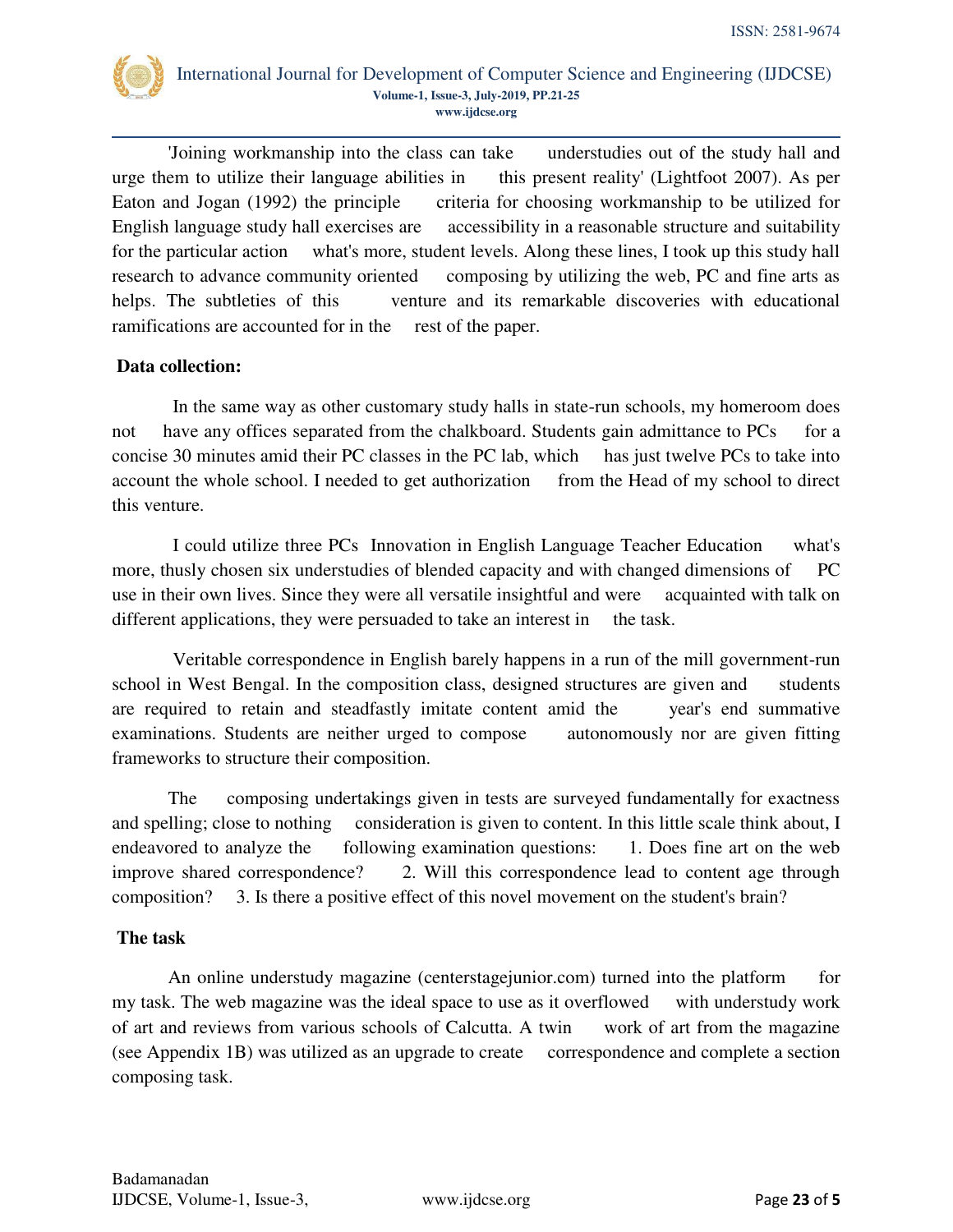

 At the start, I acquainted the students with the online magazine where they could register and contribute their own inventive works for offering to the more prominent network. I demonstrated to them how understudies of different schools over the city had contributed and transferred their own fine arts, draws, tales, photos furthermore, reviews.

 I realized that they would be enthused to send illustrations and works of art; yet, I wished them to create a review that could go into the magazine, incited by a craftsmanship contributed by another student. With that end in view, I had downloaded two fine arts and showed it on their PC screens. I inquired the three sets to cooperatively think of adequate plans to compose a cognizant section. I requested that they type out whatever words, expressions and sentences they could consider with respect to the fine art and later compose sections utilizing those words/ phrases.

 I needed the composition action to be completely student driven as one of my destinations was to decide their cognizance of the topic, here the substance of the twin fine arts, which depicted the life of a run of the mill Indian rancher on the field (see Appendix 1B). They were told to cooperate to compose the composed thoughts produced from the work of art, make rectifications and ace the technique required for recognizing and extricating data from the visual before their eyes. The fine art was utilized to fill in for instance of 'fathomable information' which would be the catalyst for language generation among the sets.

### **Conclusion:**

Advancement in English Language Teacher Education The point of the venture was to assess whether understudies could accumulate material through watching, conceptualizing, making notes and conversing with one another through legitimate material downloaded from the web applicable to their lives. It moreover expected to set up composing as an open demonstration made out of three essential stages: pre-composing, forming and post-composing intelligent stages. The instruments utilized were (see Informative supplements 1A-1C): a. a downloaded twin fine art from an online school magazine; b. a passage composing task, and c. a survey based student meeting to think about the effect of the movement in the student's psyche. Discoveries and discourse We report the striking discoveries as indicated by the three research question

# **References**

1. Albano, L. (2013) 'How English Teachers can use pictures in the classroom'. http://blog.britishcouncil.org/2013/12/06) Cunningham, K. (2000) 'Integrating CALL into the Writing Curriculum'.